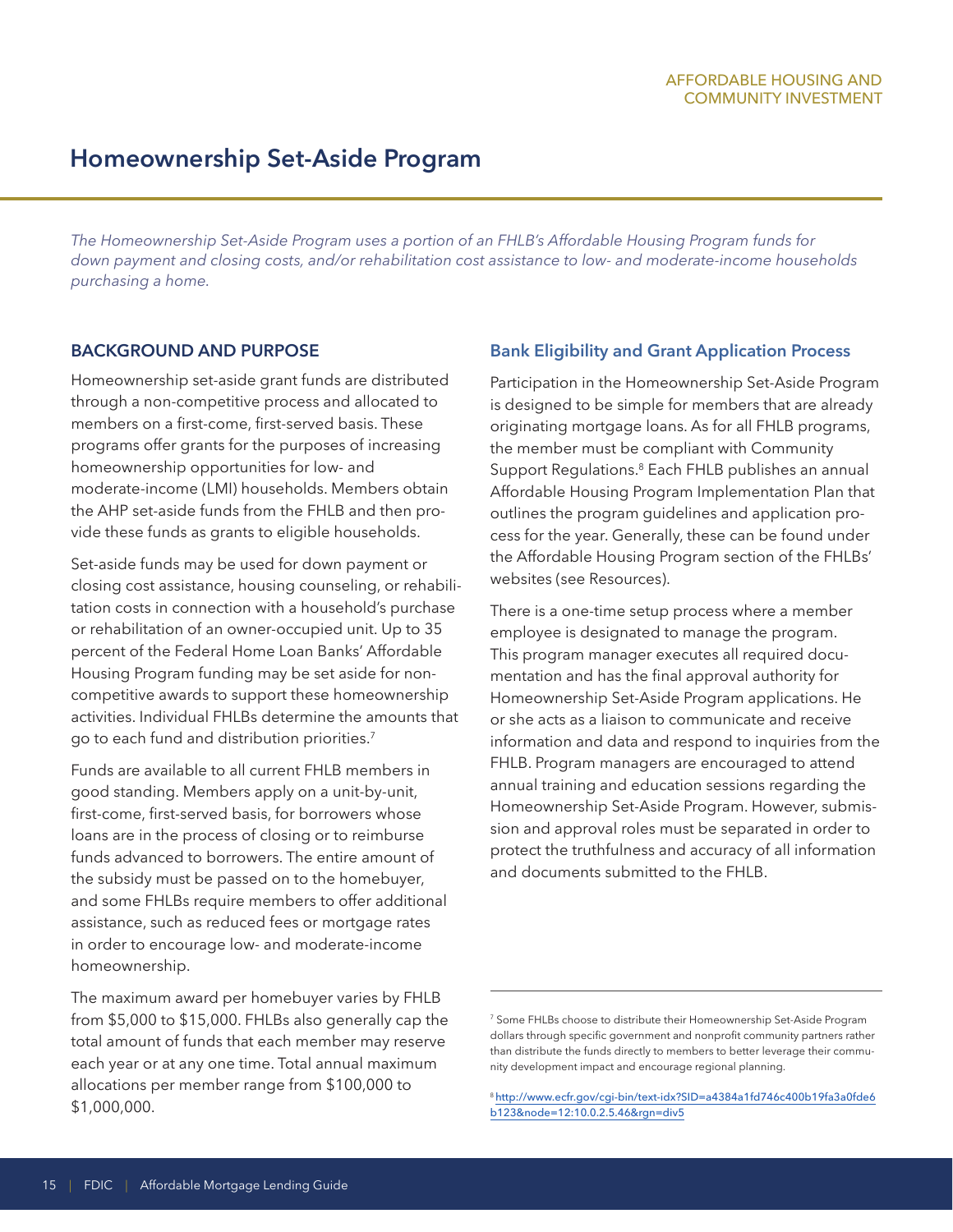Under this program, the homebuyer applies for funding through the member. The member submits an application to its FHLB. Upon approval, the FHLB issues a conditional commitment, committing and reserving funds to the transaction, contingent upon the borrower and member meeting all documentation and other procedural program requirements. The period for the transaction to be finalized after approval by the FHLB varies from 30 days to two years depending on the structure of the program. Purchases supported by a matched savings account are given a longer window.

Upon approval of required conditional commitment and pre-funding documents, the FHLB credits funds to the member's account. While funding is generally provided at the time of the mortgage transaction, an FHLB may operate the program with different timing, such as reimbursing a member for down-payment assistance. The member disburses funds to the borrower at the time of closing for a purchase product, or after work is completed for a rehabilitation product.

A typical application might require a member to submit and retain on file a request for a conditional commitment, a request for disbursement, documentation of the household's income, and a HUD-1 form (see Resources) documenting the sales transaction. In addition, each FHLB has a list of documents that the member must retain on file but not submit to the FHLB, such as evidence of housing counseling or matching funds.

### **Training**

Each FHLB offers training opportunities for members to learn more about FHLB products and business-related opportunities. See the individual FHLB summary for training information offered.

### **Borrower Eligibility**

**Income Limits:** At the time of application, the homeowner's income must be below 80 percent of the area median income.

**Owner occupant:** The homeowner/buyer must be the owner occupant of the home purchased or rehabilitated with Homeownership Set-Aside Program funds.

**Homeownership counseling:** Homebuyers must complete the sponsoring FHLB's prescribed homebuyer counseling, debt management planning, and default prevention program.

**First-time homebuyer:** One-third of total funding is reserved for firsttime homebuyers, generally defined as an individual who has not owned a home within the past three years or a single parent or displaced homemaker who has only owned a home with a previous spouse.

## **POTENTIAL BENEFITS**

Set-aside funds can help members reach new customer markets including first-time homebuyers, veterans, elderly, and special needs customers.

Set-aside funds can help members achieve Community Reinvestment Act goals.

There is minimal paperwork required for set-aside programs.

# **POTENTIAL CHALLENGES**

Members must pass the entire amount of the subsidy on to their borrowers.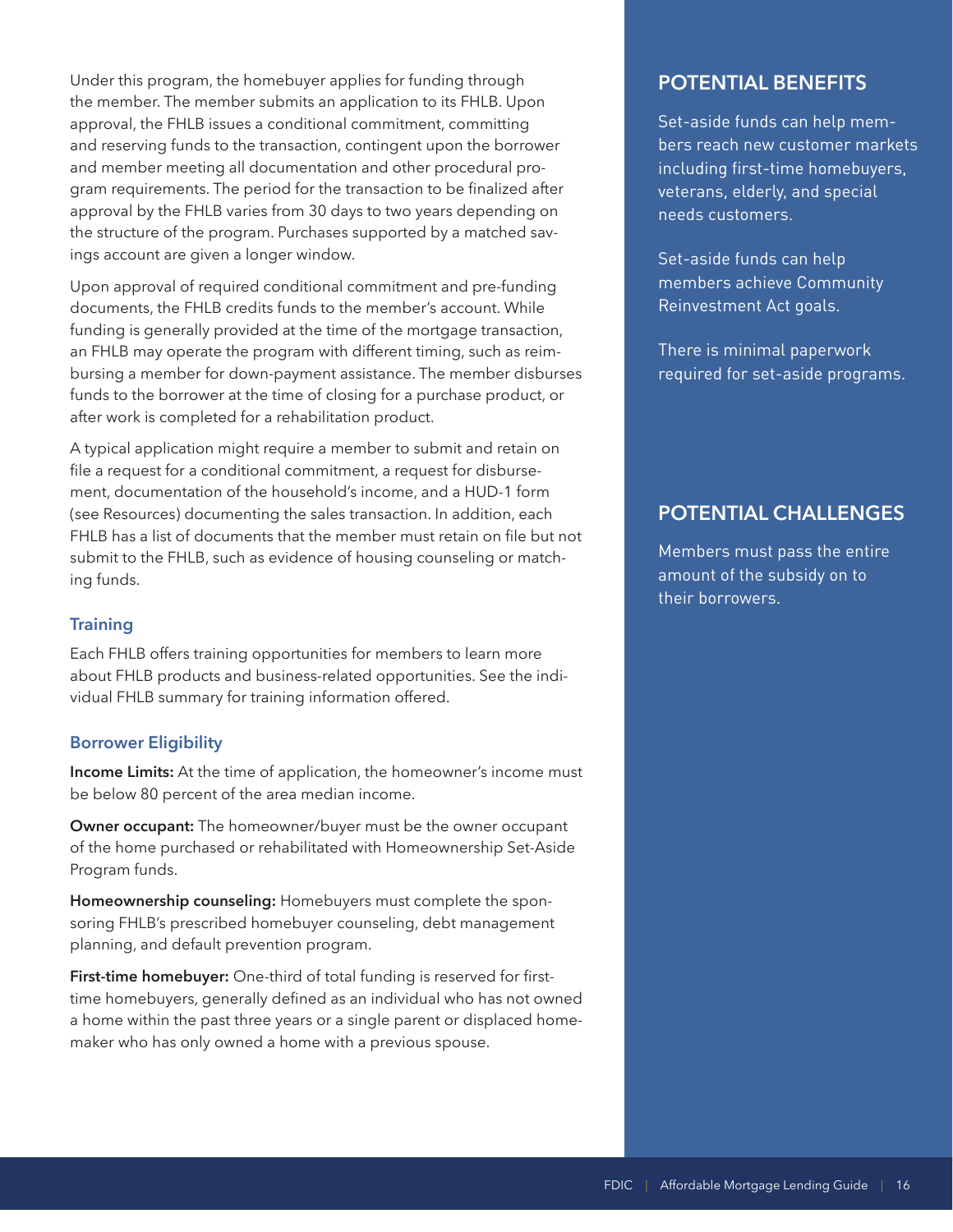**Eligible properties:** Owner-occupied, one- to four-unit family properties, townhouses, condominiums, cooperatives, manufactured, and mobile housing are allowed.

**Minimum down payment/subsidy match:** Varies by FHLB. See your individual FHLB summary for specific programs and requirements.

### **Loan Criteria and Subsidy Recapture**

All loans, interest rates, fees, points, and any other charges for loans made in conjunction or in association with the FHLB's Homeownership Set-Aside Program must comply with all applicable state and federal regulations and may not exceed a reasonable market rate for loans of similar maturity, terms, and risk.

Fixed-rate mortgages are eligible. Adjustable rate mortgages are eligible within certain parameters. The member qualifies customers based on the maximum applicable interest rate (to avoid payment shock if there has been a significant increase in interest rates between origination and rate reset). Loans must be fully amortizing. No negative amortization loans are allowed. No interest only or pay options are allowed. The loan term must not be less than five years, with an amortization of any period equal to or greater than the loan term.

In the event a unit is sold or refinanced in the first five years from the date of closing, a pro-rata share of the subsidy, reduced for every year the seller owned the unit, must be repaid to the FHLB from any net gain on the sale of the unit, unless the unit is resold to a very low-, low-, or moderate-income household. Repayment of subsidy is not necessary in the event of foreclosure. Members must ensure that there is a deed restriction or other legally enforceable retention mechanism to ensure compliance.